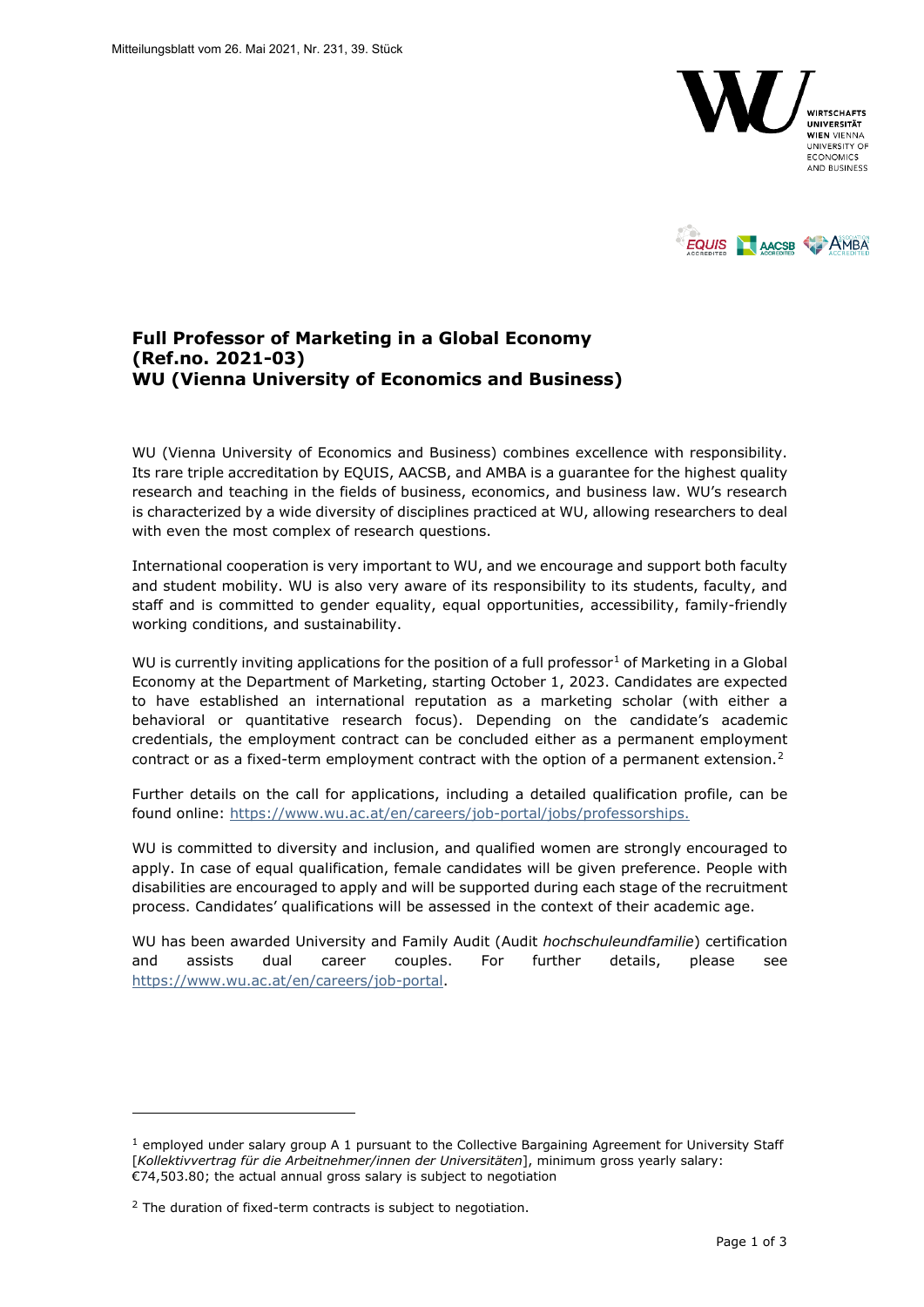# **Full Professor of Marketing in a Global Economy (Ref.no. 2021-03)**

WU assesses performance in the context of each applicant's biography and relative to the opportunities available to him or her. This approach recognizes that academic achievements cannot be assessed separately from each individual researchers' biographical factors. To ensure equal opportunities, qualifications are evaluated relative to the applicant's academic age. This means that WU takes biographical factors such as part-time employment or career interruptions due to caregiving or childcare obligations or other functions performed at or outside of a university into account. Depending on the candidate's academic credentials, the employment contract can be concluded either as a permanent employment contract or as a fixed-term employment contract with the option of a permanent extension.

In your application, you can include personal data related to biographical factors. WU will keep all data that you send us as part of your application confidential. All persons involved in the selection procedure are bound by obligations of secrecy.

The new professor of Marketing in a Global Economy will join the Department of Marketing (see [Wirtschaftsuniversität Wien: Department of Marketing - WU \(Vienna University of](https://www.wu.ac.at/en/marketing)  [Economics and Business\)](https://www.wu.ac.at/en/marketing) and is expected to further increase both the academic reputation and expand the department's international network.

## **A) Qualifications**

The successful candidate is expected to have established an international reputation as a marketing scholar (with either a behavioral or a quantitative research focus) and to have outstanding qualifications. Candidates' qualifications will be assessed in the context of their academic age:

a) A solid academic qualification (e.g. PhD, habilitation) in marketing, business administration or social sciences;

b) an outstanding international reputation for high quality scholarship in the area of marketing in a global economy commensurate with academic age, especially by having demonstrated the ability to publish in top-tier marketing journals;

c) excellent teaching qualifications at undergraduate and graduate levels (experience in executive teaching is an asset);

- d) track record of teaching in English;
- e) proven international experience;
- f) potential of attracting research funding;
- g) leadership qualities;
- h) gender and diversity management skills.